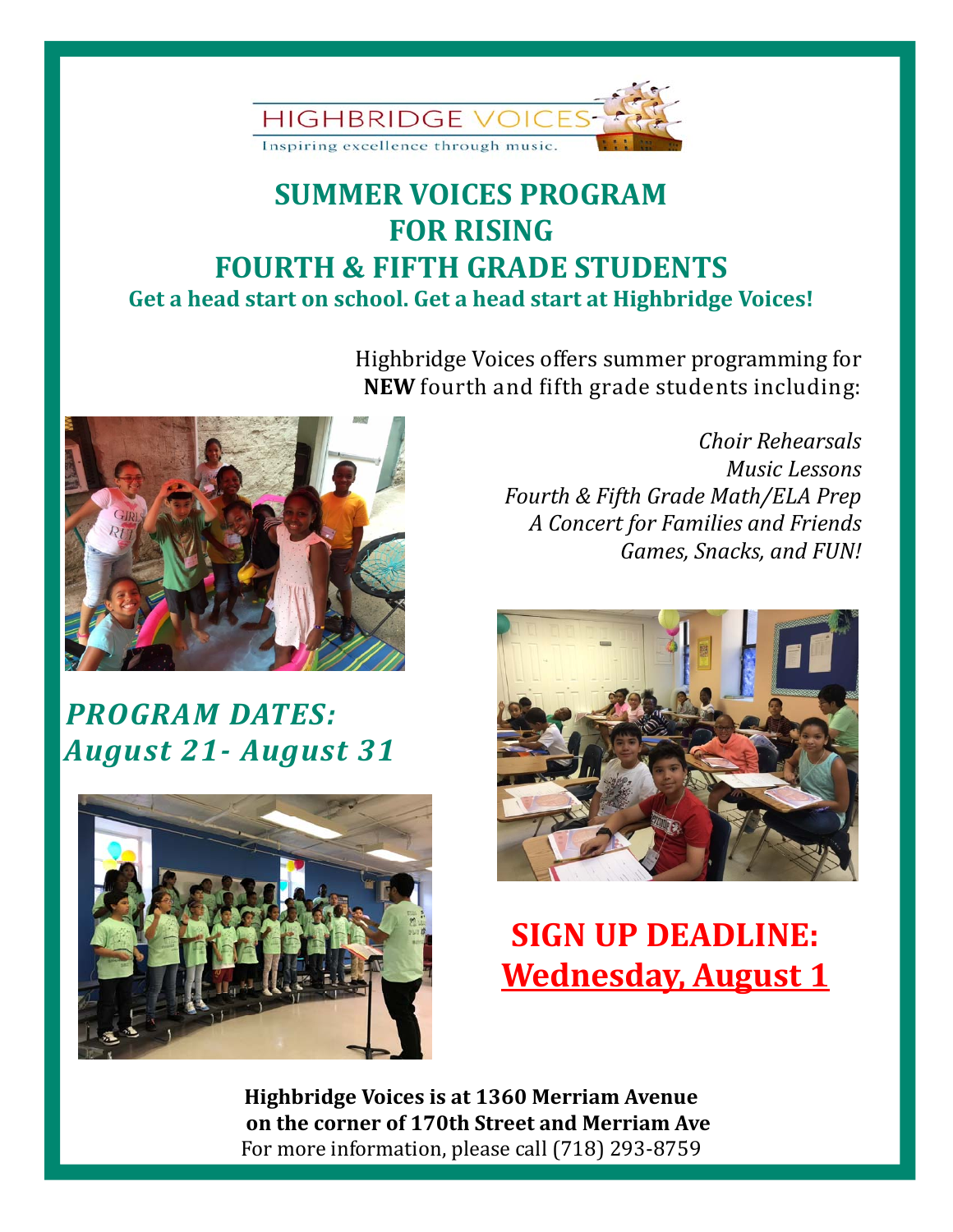

## **Summer Voices Program Permission Slip**

To Highbridge Voices:

I give my son/daughter, \_\_\_\_\_\_\_\_\_\_\_\_\_\_\_\_\_\_\_\_\_\_\_\_\_\_\_\_\_\_\_\_\_, permission to attend the Highbridge Voices Summer Voices Program. I understand that this is for the SUMMER PROGRAM ONLY, and that his/her participation **does not** guarantee him/her a spot at Highbridge Voices in the fall. My child will be eligible to audition for the school-year program at the end of the summer.

I understand that my child will be responsible for the following:

• Attending weekly program for 2 weeks from Monday through Friday, **from August 21st –31st.** 

All students will receive a letter and/or phone call in July with details for the summer program. If, for any reason, your child is no longer able to participate, you may cancel with no penalty.

## **THE HIGHBRIDGE VOICES AFTER-SCHOOL MUSIC PROGRAM IS A NON-PROFIT ORGANIZATION. THERE IS NO COST TO YOU. ALL STUDENTS ARE ACCEPTED INTO THE PROGRAM ON FULL SCHOLARSHIP.**

My child's date of birth is \_\_\_\_\_\_\_\_\_\_\_\_\_\_\_\_\_\_\_\_\_\_\_\_\_\_\_\_\_\_\_\_\_\_\_\_\_\_\_\_\_\_\_\_\_His/Her Age

His/Her home address is **Example 20** 

(Please include your apartment number and zip code)

My son/daughter's school is \_\_\_\_\_\_\_\_\_\_\_\_\_\_\_\_\_\_\_\_\_\_\_\_

He/she is **currently** in class \_\_\_\_\_\_\_\_\_\_\_His/Her teacher's name is

Print Parent/Guardian Name Telephone Numbers

Parent/Guardian Signature Date